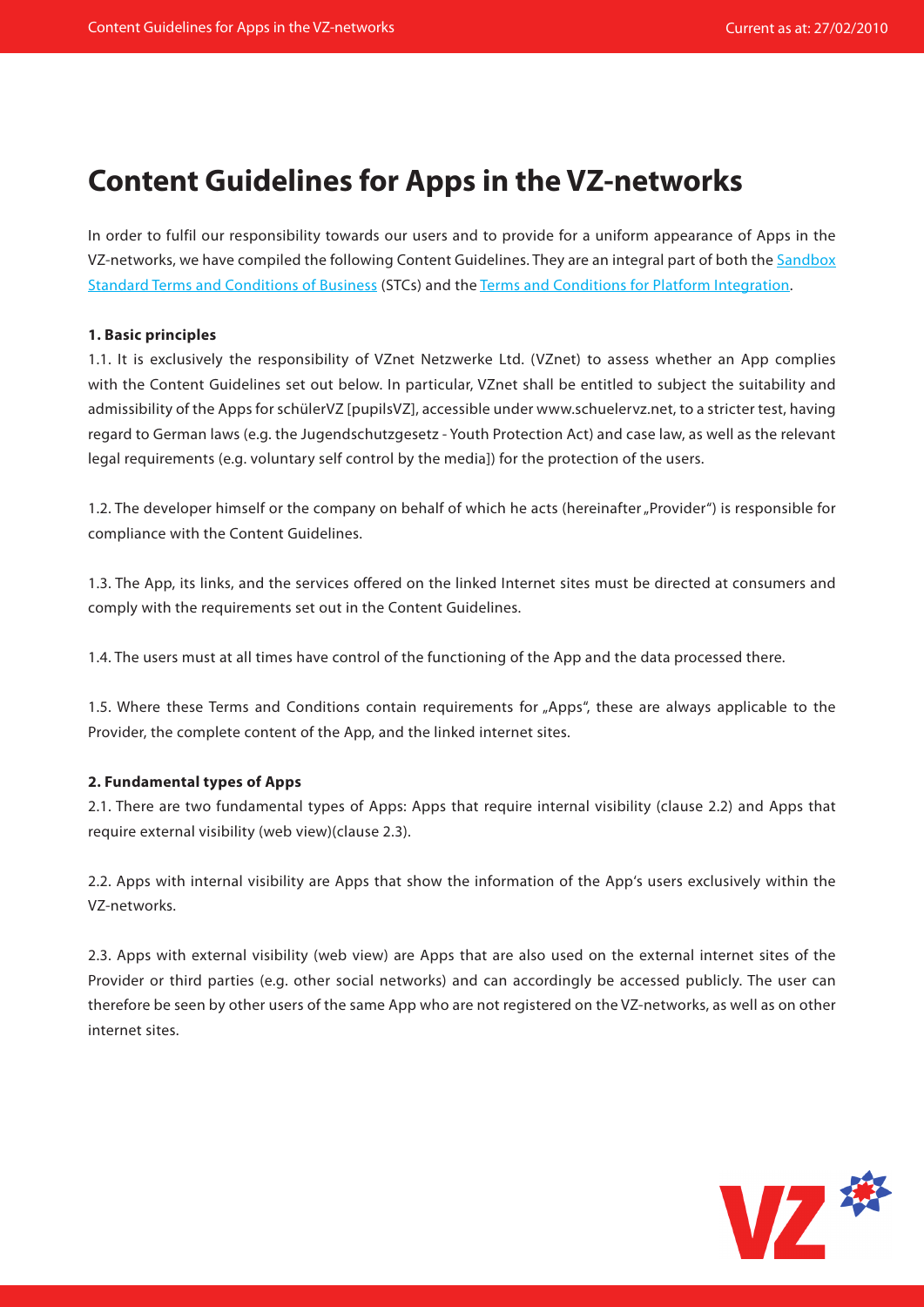## **3. Obligatory entries**

3.1. In each App, the Provider of the App must be clearly recognisable. The name and email address of the Provider are to be displayed to the user as information to the App.

3.2. Site information within the meaning of § 5 Telemediengesetz [Telemedia Act] (TMG) must be accessible in the App itself or via an Internet or VZnet page (special group or special profile). The site information must be easy to find any may under no circumstances be more than two clicks away. Furthermore, Apps must contain a link to the General Terms and Conditions and legal data protection provisions that are valid for the App, so that the user can call up and print out this information at any time. In so far as required by law, information concerning the data processing must also be obtainable via the link.

3.3. Where the Provider requests consent from the user under data protection provisions, the request may only be made in the manner prescribed under § 13 Telemediengesetz [Telemedia Act] (TMG) in combination with § 4a Bundesdatenschutzgesetz [Federal Data Protection Act] (BDSG). In particular, the consent must be active and voluntary, revocable at any time and must be recorded.

3.4. References to contractual terms and conditions of the Provider must be formulated in compliance with the law and clearly and in a way that cannot be misleading. Before the conclusion of the contract the user must be in a position, through the links to the site info, the General Terms and Conditions, and the Data Protection Declaration, to understand all its terms.

3.5. In all App views – in particular the preview for the App – the STCs and data protection declaration as well as any information concerning the data processing must be integrated and clearly visible per link. No consent under data protection provisions which is contained in data protection declarations of the Provider can be obtained by the addition of an App.

3.6. The Provider must inform VZnet in which country or in which countries the data processing in the App takes place (so-called "site of the App"). With each App, the site of the App is to be displayed to the user.

3.7. The Provider of the App is exclusively responsible for the obligatory entries under clause 3 - both in respect to their creation and renewal as well as in respect to their legal examination. Notes of missing data through VZnet serve exclusively the compliance and enforcement of the Content Guidelines and the further contractual agreements with the Provider. Accordingly, notes do not guarantee that the obligatory entries comply with the required legal guidelines.

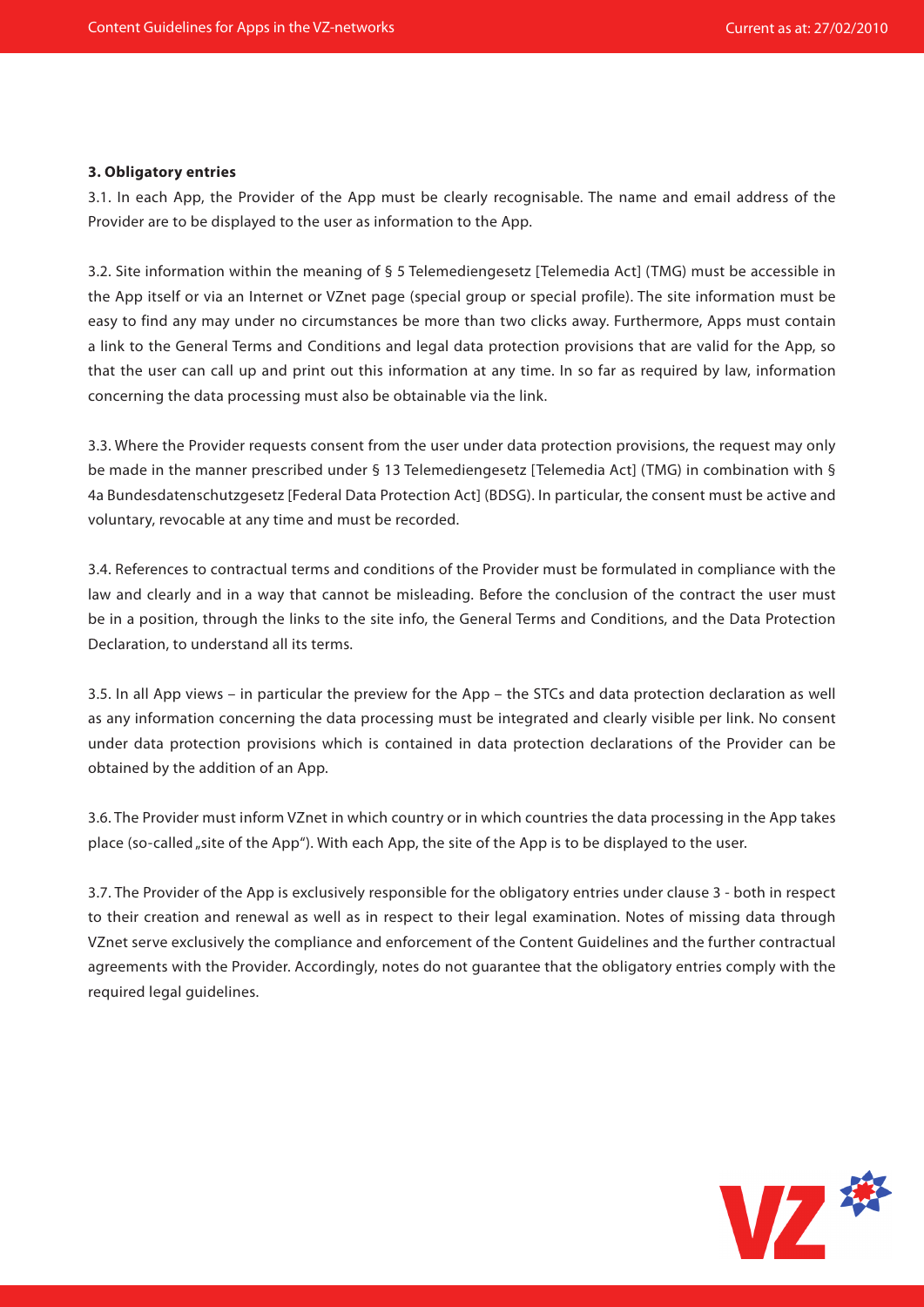#### **4. Language**

4.1. In Apps, the language is automatically to be used which corresponds to the basic linguistic setting of the respective user of the VZ-networks. This information is retrievable via the App. Should an App not support any of the language settings offered, this is to be displayed clearly to the user in the App. An App must always support the German language.

4.2. Apps must use an appropriate linguistic style. In particular, no obscene and/or vulgar language style may be used.

4.3. The requirements of Clause 7 of these Guidelines apply correspondingly to the text in the Apps.

#### **5. General functions**

5.1. An App must offer an added value for the VZ-networks. It must serve the entertainment of the users of the VZ-networks (hereinafter "Users") or allow an interaction and communication between the Users in a manner which goes beyond the normal use of the platform.

5.2. An App and the web sites linked with it may not be structured in such manner that they mislead or misdirect the User.

5.3. Neither Apps nor their interlinks may call upon either all or any individual VZ User(s) to do something by pretending that another VZ User has already done so.

5.4. Apps may not be provided with the intention of defrauding or deceiving the User or VZnet.

5.5. Apps may neither send Spam to the User of the App nor to third parties, nor call upon the Users to do so. This applies in particular for communications or other messages on behalf of Users or third parties, or on behalf of VZnet.

5.6. Apps may neither through their graphic layout nor in other way create the impression that they are in any form connected with VZnet. This applies in particular with regard to the relationships of the VZ-Users as between each other and between the VZ-Users and VZnet.

5.7. Apps may not expand functions of the VZ-networks without examination by and the express approval of VZnet.

5.8. Apps may not circumvent the limitation of functions of the VZ-networks (in particular the settings relating to the sphere of privacy).

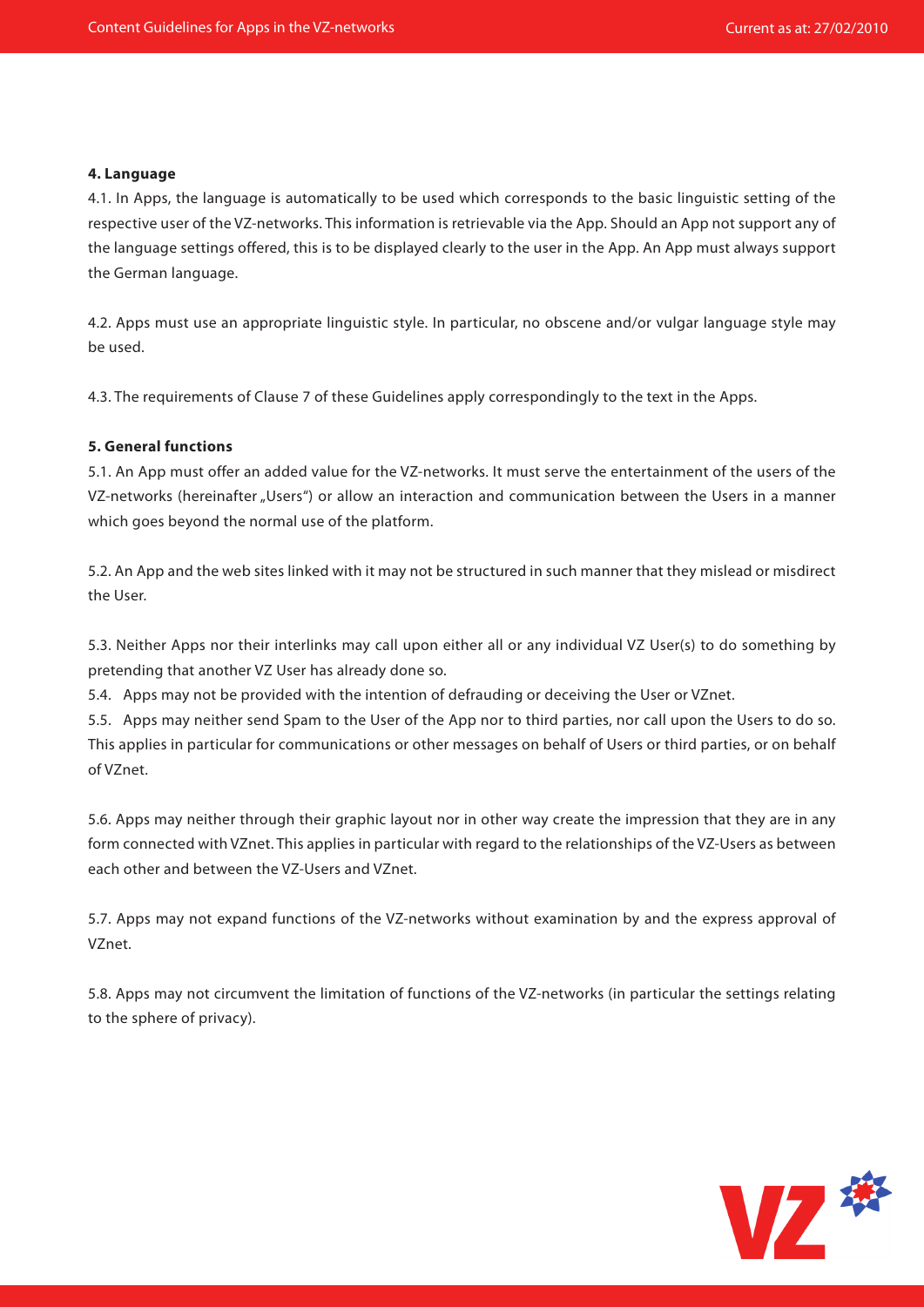5.9. Apps may not use the OpenSocial-ID or the data of a User obtainable using the same in order to feign the identity of a User as towards other Users.

5.10. The use of an App may not be blocked or otherwise impeded because the User has not undertaken any advertising actions (e.g. invitations, recommendations) or has not acquired any product or has not availed himself of any service.

5.11. The functions of an App may not be made dependent on how many Apps a User has already added to his profile.

5.12. The App may not be designed in such a manner that it forces the User to note this App or a page of the Provider (Bookmark).

5.13. The App may not make the gaining or receipt of benefits in a game dependent on the user divulging information.

#### **6. Special functions**

6.1. An App may not send any communication to friends of the User, e.g. in the form of invitations, messages or grapevine entries unless the User has actively and expressly initiated this communication himself.

6.2. Collective invitations or messages are only allowed if, at the same time, the User is also offered the possibility of contacting only individual Users.

6.3. Where grapevine entries are generated, these must correspond to the design of the VZ-networks in layout, form and language. Bold and italic print is forbidden, as are also changed lettering sizes, colours and the use of several special characters.

6.4. Apps may not use grapevine entries in order to forward personal invitations or personal messages.

6.5. Where Apps comment on the actions of a User on the grapevine, this may only take place once per action. The comment must be clearly recognisable as such, and it must be possible to recognise its origin.

6.6. Where an App enters commentaries or information on the grapevine on behalf of the User, these entries may not include any calls to other Users to react to the same.

6.7. Apps may not use grapevine entries in order to serve Users with information which is only important for them personally. In this respect, Users may not receive any information via the grapevine, the knowledge of which is necessary in order to use the App.

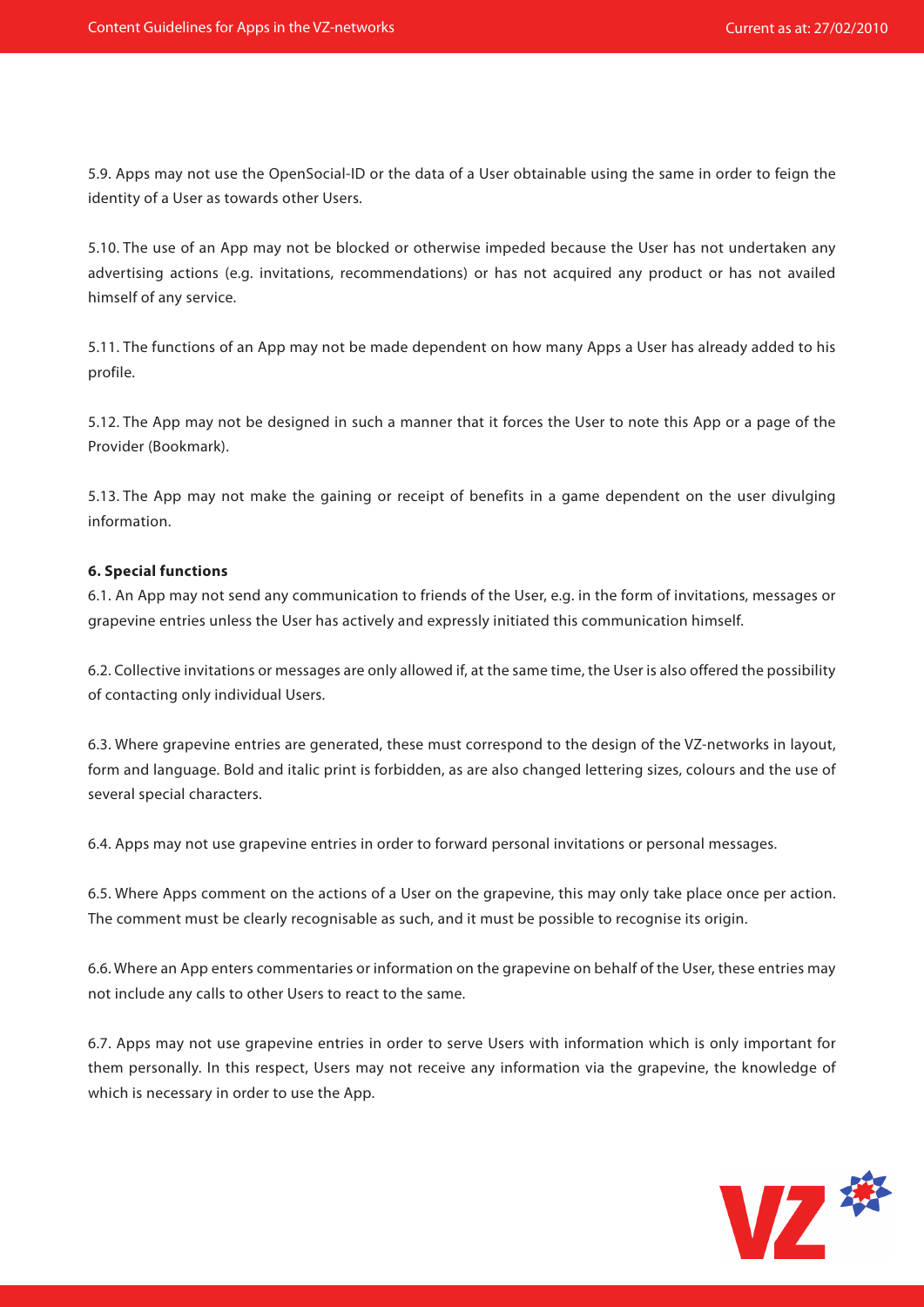#### **7. Contents**

7.1. Apps may not infringe any industrial property rights, copyrights, personality rights or other legal provisions.

7.2. Apps may not have any racist, violent, sexist, discriminatory or otherwise offensive contents.

7.3. Apps may not have any extremist political contents, and in particular may not show any reference to corresponding associations. This also includes any calls or speeches and any direct or indirect advertising for terrorist, criminal or radical events or associations.

7.4. Apps may not offend, slander, threaten or verbally disparage any persons or groups. In particular, it is forbidden to defame persons or groups by reason of their origin, sexual orientation, sex, physical status, language, faith or philosophy of life.

7.5. Apps may not contain naked photos or pornographic motifs.

7.6. Apps may not contain any illustrations of physical or sexual violence.

7.7. Apps may not contain any photos of victims of acts of violence, victims of wars or victims of natural catastrophes.

7.8. Apps may not contain any anti-constitutional symbols.

7.9. Apps may not contain any motifs glorifying violence or contain any presentations of war activities.

7.10. Apps may not contain any tips, incentives or such like for easy ways to earn money.

7.11. Apps may not contain any chain letters, pyramid schemes, snowball systems or such like.

7.12. Apps may not contain any competitions, games or such like which do not comply with the German law. Gambling must both be licensed by the German authorities and also expressly approved by VZnet Netwerke Ltd.

7.13. Apps may not provide for any automated video and sound reproduction unless the User has actively switched on this reproduction. It must always be possible to switch off the sound reproduction.

**8.** 

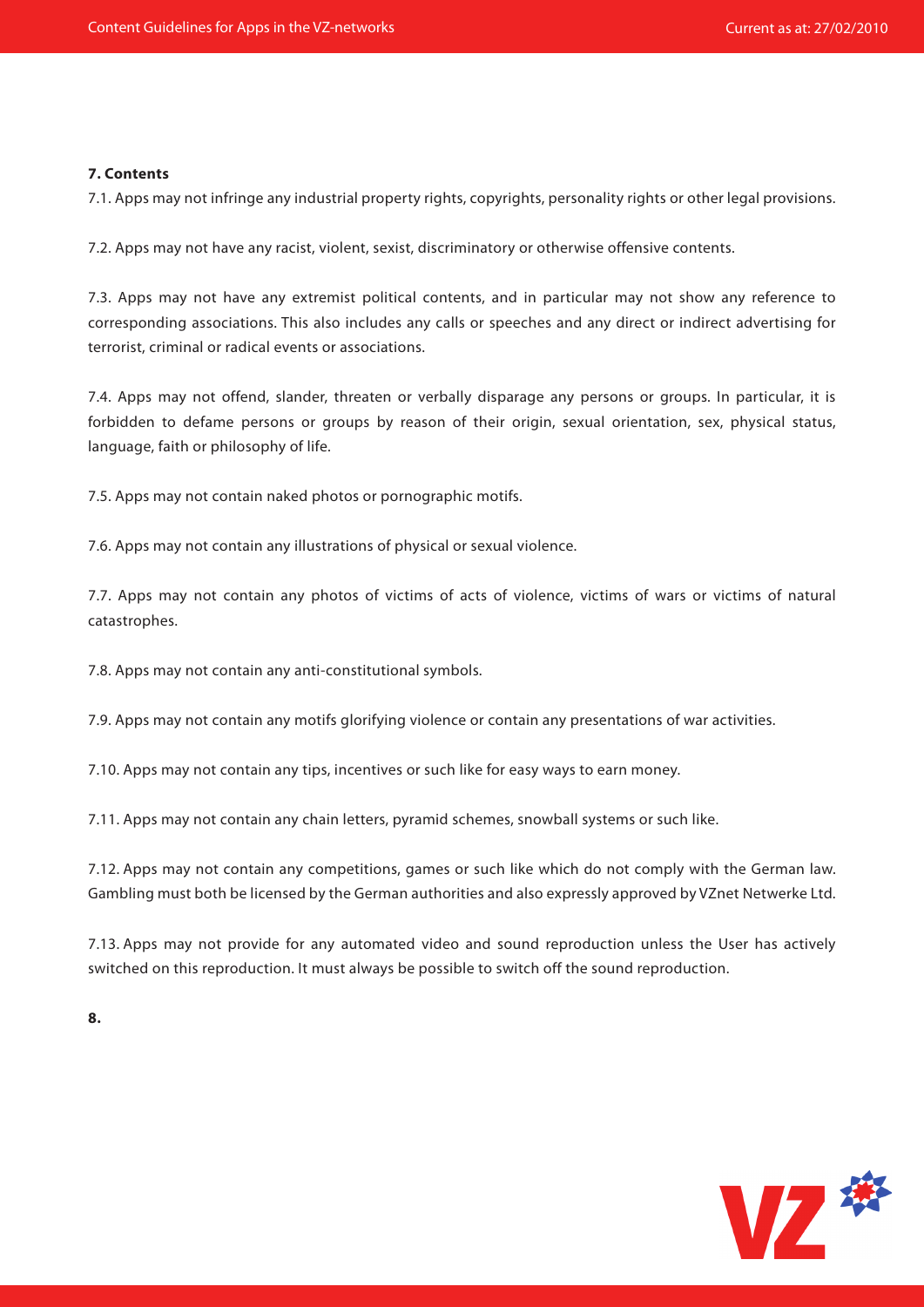#### **Links**

8.1. Links must clearly be recognisable as such.

8.2. For links and the contents of linked pages, the requirements of Apps apply correspondingly.

8.3. Links to external pages are to be visually marked within the App in such manner (e.g. through writing or colour) that they can be distinguished from those links which are only used for navigation and action within the App. In the case of links to external pages, the User must be clearly informed that an external Internet page can be called up via this link and which page it is. (e.g.: "To our home page")

8.4. Links to web sites of VZnet are not permitted unless this concerns a special group, a special profile, an official VZ-landing page with advertising of the advertising customer, or links to profiles in the VZ-networks required under clause 7.7 of the Guidelines for the Integration of Apps.

8.5. The linked web site must relate to the subject of the App, the business of the Provider, or the internet offer of the third party whose content is linked.

8.6. The linked web site may not provide for any forwarding to other web sites without the prior consent of the User.

8.7. The link may not provide for the opening of pop-ups or such like.

8.8. The link may not initiate any automated downloads.

8.9. The linked web site may not influence the functioning of the browser of the User. In particular, the linked web site may not impede the return to the page of origin, and it must be possible for the User to close it in the usual manner.

## **9. Trademarks and logos**

9.1. Apps may neither disclose nor feign connections to VZnet.

9.2. Apps may not contain, plagiarise or imitate any trademarks of VZnet or any terms which are used by VZnet for services specific to VZ etc. These include in particular "Gruscheln", "Buschfunk - grapevine", "Nachrichtendienst – message service", "Gruppen - groups", "Profil - profile" and "Freunde - friends", or any signs, symbols or graphics used for them. This does not apply if terms without any similarity to the use specific to VZ are used, or VZnet has expressly approved of such use.